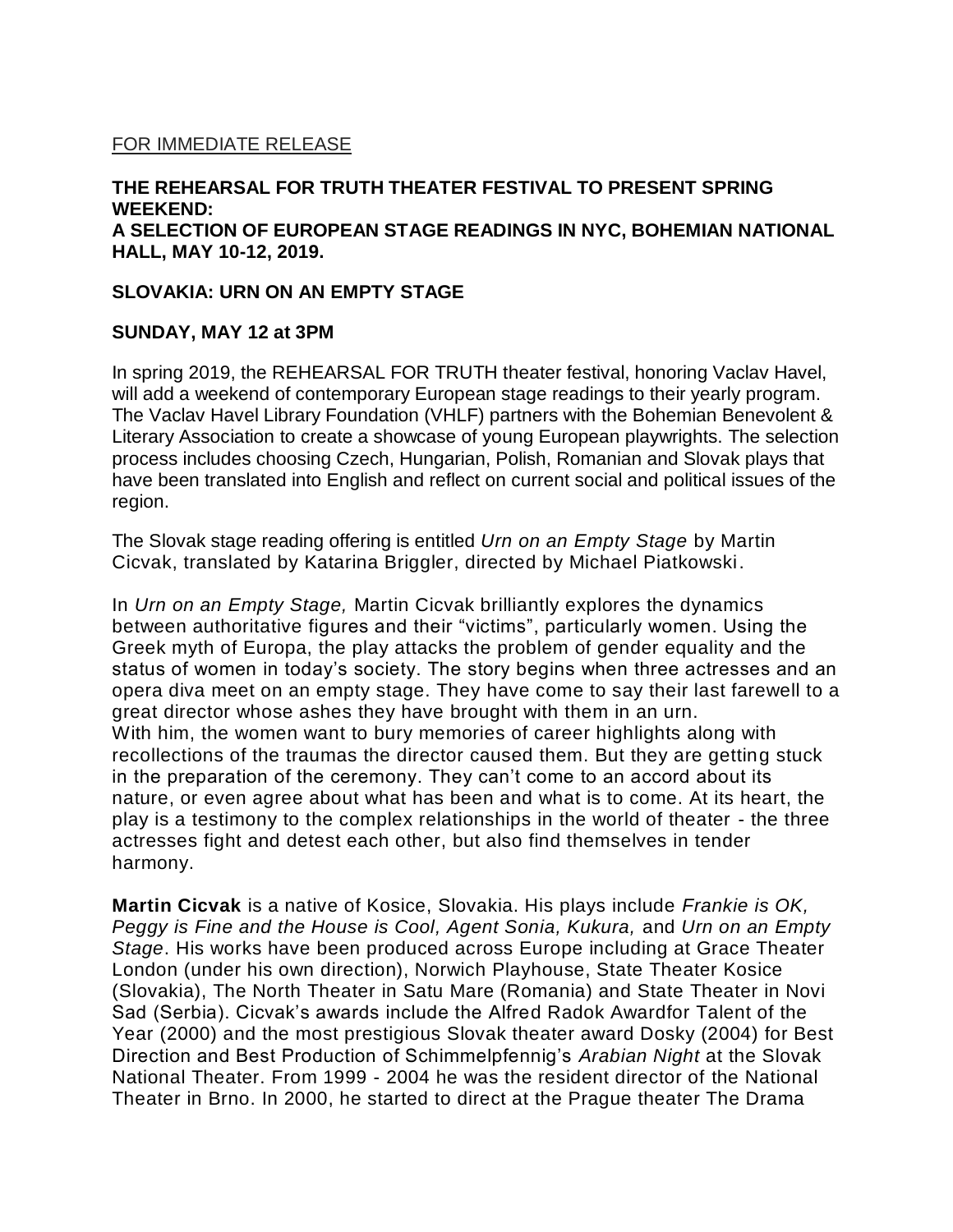Club*.* Cicvak has also directed productions in Prague, Bratislava, Budapest, Vienna, Ljubljana, and Norwich. He has a Master's degree in Directing from Janacek Academy of Music and Dramatic Arts (JAMU) in Brno, Czech Republic and studied directing at Dartington College of Arts in London on the Erasmus Scholarship*.*

**Michael Piatkowski** began his professional theatre career, age 12, at the Jan Hus Playhouse (just a block up from BNH) playing Pinocchio. Throughout his 55 year career in New York theater, he has been a director, playwright, as well as a prolific costume designer for many Off-Broadway and Off-Off-Broadway shows. Most recently, he has directed at the Alchemical Theater, The Secret Theater, The Players Theater, and The Alpha Theater Company, among others. He is thrilled to be working on this new exciting play with these amazing actresses.

FREE TICKETS AVAILABLE: [https://www.eventbrite.com/e/spring-weekend-urn-on](https://www.eventbrite.com/e/spring-weekend-urn-on-an-empty-stage-slovakia-tickets-59965285784)[an-empty-stage-slovakia-tickets-59965285784](https://www.eventbrite.com/e/spring-weekend-urn-on-an-empty-stage-slovakia-tickets-59965285784)

## **ABOUT SPRING WEEKEND**

The Rehearsal for Truth theater festival, honoring Vaclav Havel presents Spring Weekend. It is a showcase of emerging Czech, Hungarian, Polish, and Slovak playwrights whose work reflects on current social and political issues. The plays have been translated into English and feature local New York performers and directors who will have the opportunity to try out these works onstage as part of the European Month of Culture. The program will include a full Romanian production as well.

The cultural institutions of these five countries collaborate with VHLF to select the plays as well as arrange trips for some of the chosen playwrights to NYC to participate in the rehearsals, stage reading performances, and discussions with the audience after the shows.

The program is organized by the Vaclav Havel Library Foundation and the Bohemian Benevolent and Literary Association, in collaboration with the Consulate General of the Czech Republic, Consulate General of Slovakia, the Polish Cultural Institute, the Romanian Cultural Institute, and Untitled Theater Company #61.

The program is supported, in part, by public funds from the New York City Department of Cultural Affairs in partnership with the City Council.

**All productions for this Spring Weekend are held at the Bohemian National Hall, 321 E. 73rd St., New York, NY, 10021, and have been translated into English. The stage readings and full-length production are free events, and reservations can be made on Eventbrite. After every stage reading and**